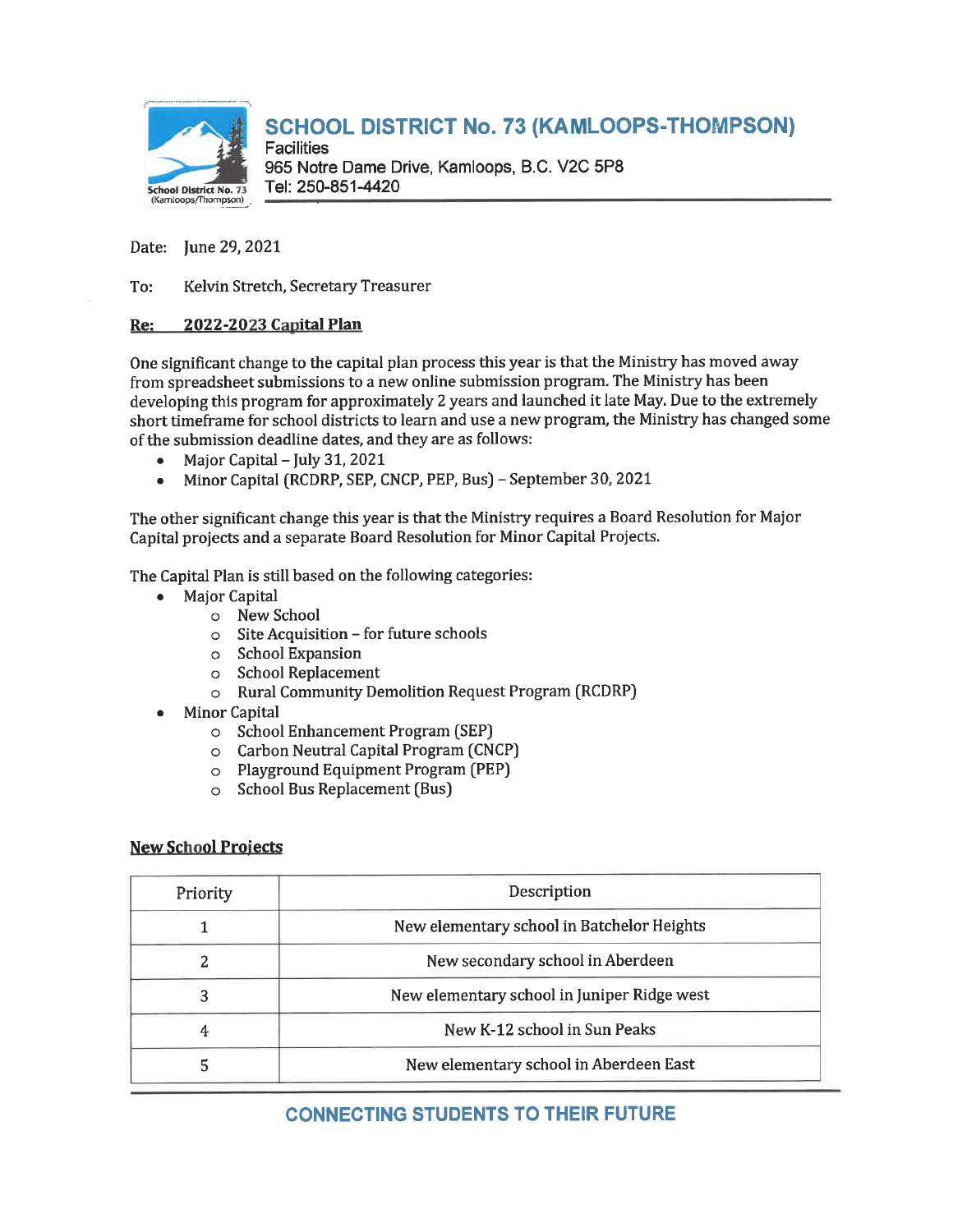

# SCHOOL DISTRICT No. 73 (KAMLOOPS-THOMPSON)

**Facilities** 965 Notre Dame Drive, Kamloops, B.C. V2C 5P8 Tel: 250-851-4420

## **Site Acquisition**

| Priority | Description                            |
|----------|----------------------------------------|
|          | New secondary school in Aberdeen       |
|          | New elementary school in Aberdeen East |
|          | New elementary school in Aberdeen West |

## **School Expansion Projects**

| Priority | Description                                |
|----------|--------------------------------------------|
|          | <b>Brocklehurst Middle School Addition</b> |

## **School Replacement Projects**

| Priority | Description                                |
|----------|--------------------------------------------|
|          | Dallas Elementary Replacement              |
| 2        | South Kamloops Secondary Replacement       |
| 3        | <b>Bert Edwards Elementary Replacement</b> |
| 4        | Kay Bingham Elementary Replacement         |
| 5        | Raft River Elementary Replacement          |
| 6        | AE Perry Elementary Replacement            |
| 7        | Marion Schilling Elementary Replacement    |
| 8        | <b>Beattie Elementary Replacement</b>      |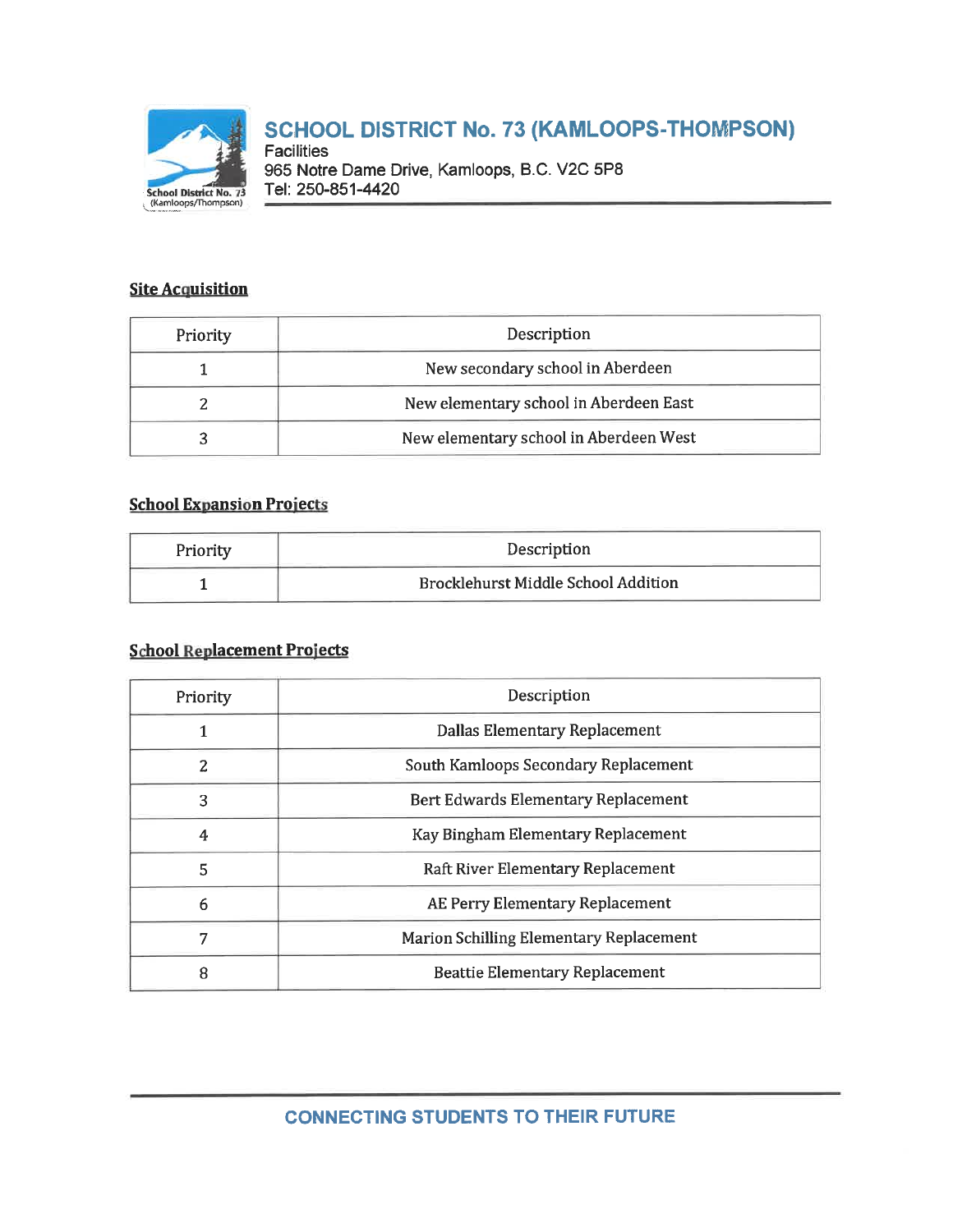

# SCHOOL DISTRICT No. 73 (KAMLOOPS-THOMPSON)

**Facilities** 965 Notre Dame Drive, Kamloops, B.C. V2C 5P8 Tel: 250-851-4420

### **Rural Community Demolition Request Program**

Rural Districts Program funding is provided for the full or partial demolition of vacant boardowned buildings.

| Priority | Description                    |
|----------|--------------------------------|
|          | <b>Old Pinantan Elementary</b> |
|          | Old Barriere house             |
|          | Old Red Lake School Portable   |

#### **School Enhancement Projects**

School Enhancement Program funding is provided for projects that contribute to the safety and function of the school and that extend the life of the existing asset.

| Priority | School                      | Description         |
|----------|-----------------------------|---------------------|
|          | <b>Westsyde Secondary</b>   | Metal Shop Upgrade  |
| 2        | Sahali Secondary            | Metal Shop Upgrade  |
| 3        | <b>Clearwater Secondary</b> | Metal Shop Upgrade  |
| 4        | Dufferin Elementary         | <b>HVAC Upgrade</b> |
| 5        | Kay Bingham Elementary      | Sprinkler Upgrade   |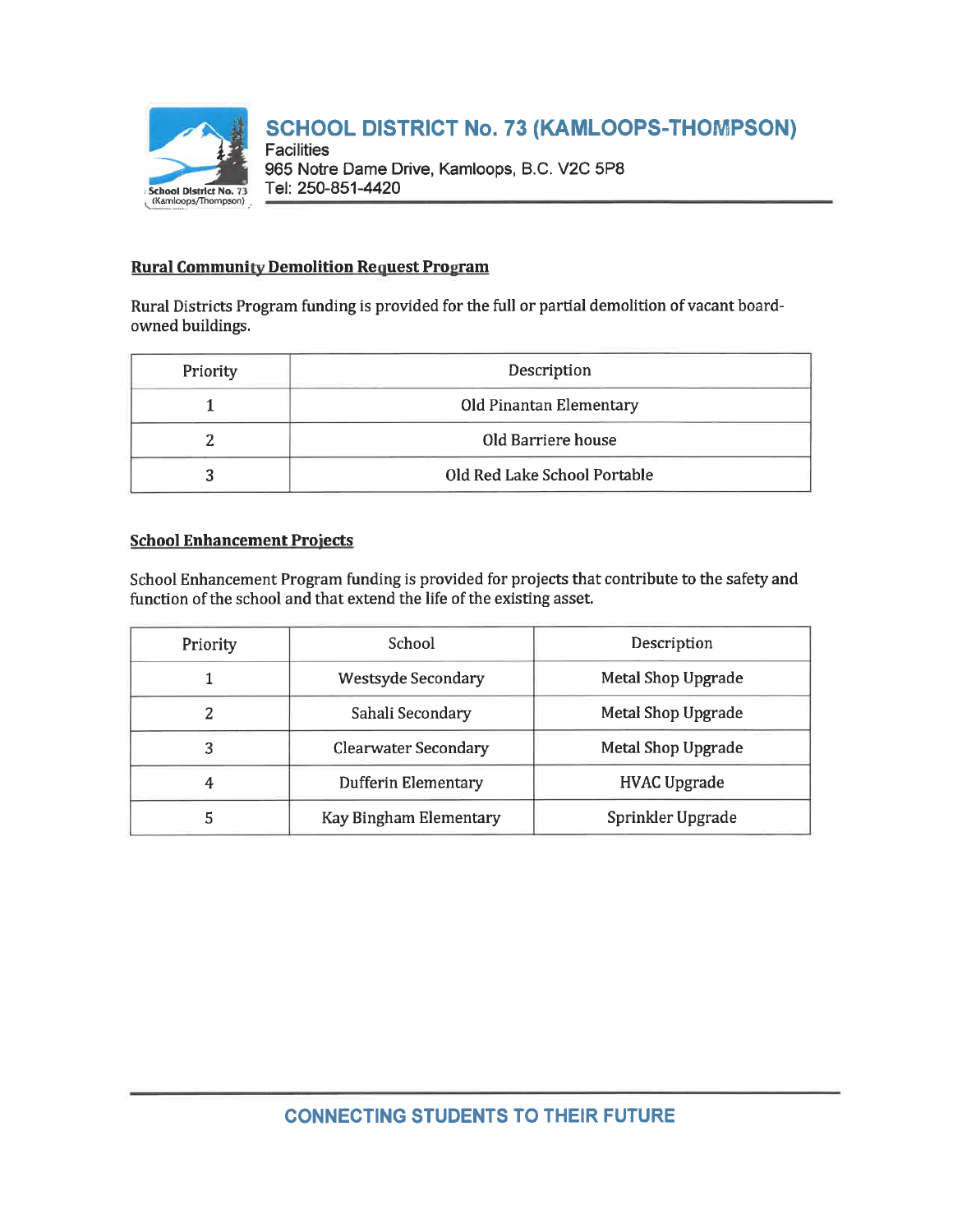

### **Carbon Neutral Capital Program Projects**

Carbon Neutral Capital Program funding is provided for energy efficiency projects that lower the school district's carbon emissions.

| Priority | School                         | Description                  |
|----------|--------------------------------|------------------------------|
|          | South Kamloops Secondary       | <b>Boiler Upgrade</b>        |
| 2        | <b>Pacific Way Elementary</b>  | <b>Boiler Upgrade</b>        |
| 3        | <b>Kamloops Transportation</b> | <b>EBus Charging Station</b> |
| 4        | Sahali Secondary               | <b>Boiler Upgrade</b>        |
| 5        | <b>Barriere Secondary</b>      | <b>Boiler Upgrade</b>        |

### Playground Equipment Program

Playground Equipment Program funding is provided for new or replacement playground equipment. The requests are listed based on condition assessments completed by SD73 Grounds staff.

| Priority | School                          |
|----------|---------------------------------|
|          | <b>Heffley Creek Elementary</b> |
|          | Ralph Bell Elementary           |
|          | <b>Dallas Elementary</b>        |